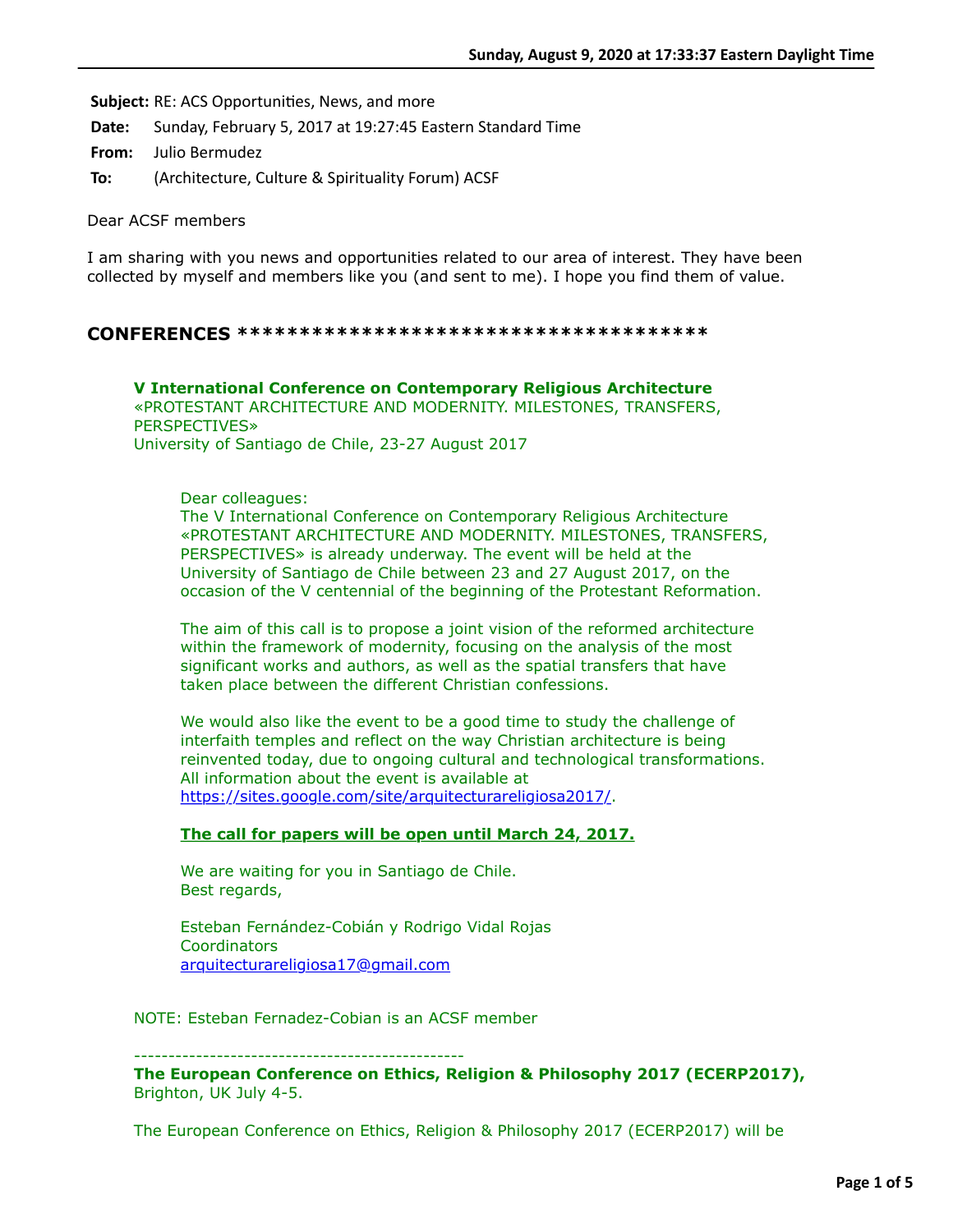held alongside The European Conference on Psychology & the Behavioral Sciences (ECP2017) in the cosmopolitan and culturally-rich city of Brighton, UK.

Submit your abstract now to participate in this international, interdisciplinary and intercultural event.

\*\*Location: The Jurys Inn Brighton Waterfront, Brighton, UK

- \*\*Dates: Tuesday, July 4 to Wednesday, July 5, 2017
- \*\*Initial Abstract Submission Deadline: February 16, 2017
- \*\*Early Bird Registration Deadline: March 15, 2017

\*\*Enquiries: [ecerp@iafor.org](applewebdata://B1611A84-8882-4DA1-86A8-EA9C0D165CC2/ecerp@iafor.org)

SUBMIT AN ABSTRACT: iafor.org/ecerp2017-call-for-papers

# **NEWS / DESIGN / ART / UPDATES**

 **\*\*\*\*\*\*\*\*\*\*\*\*\*\*\*\*\*\*\*\*\*\*\*\*\*\*\*\*\*\*\*\*\*\*\*\*\*\***

#### **The Australian Islamic Centre in Newport, Melbourne**

As perhaps the first truly contemporary Australian mosque, the Australian Islamic Centre in Newport, Melbourne, is an architectural and social marker of a new perception of Islam in Australia. By respectfully recalibrating historical Islamic design conventions for contemporary Australia – a country with a well-established and growing Muslim population – this project heralds a new interpretation of mosques as a future part of our suburbs.

<https://www.ngv.vic.gov.au/essay/the-australian-islamic-centre-in-newport-melbourne/>

------------------------------------------------

# **A Taoist temple on the edge of Toronto is delicately balanced atop two dramatically cantilevered platforms.**

It should not be possible for a building to hang in the air—even when the building is a sacred space. But long before the Wong Dai Sing Temple's defiant post-tensioned concrete cantilevers took shape on paper, the very existence of a Taoist place of worship at the southern edge of Markham, Ontario, was dubious. " It was either an act of sheer will and determination—or simply a miracle," said Brigitte Shim, FRAIC, in September 2016. She was accepting the Governor General's Medal in Architecture, on behalf of Shim-Sutcliffe Architects, for the now-realized project

<https://www.canadianarchitect.com/features/practiced-poise/>

------------------------------------------------

# **Jumbo Wild: Sacred Spaces and Wild Places**

Since Patagonia released the feature film *Jumbo Wild <http://www.patagonia.com/newlocalism/jumbo-wild.html>* [in October 2015, more than 56,000 people from around the](http://www.patagonia.com/new-localism/jumbo-wild.html) world have signed Wildsight's petition <[https://secure.wildsight.ca/jumbo>](https://secure.wildsight.ca/jumbo) calling for permanent protection of the Jumbo Valley. There have been over 200 screenings of the film worldwide, and within weeks of its release it was among the top ten most viewed on Netflix <[http://nflx.it/1UbrKhx>](http://nflx.it/1UbrKhx) in both Canada and the USA. Through our partnership with Patagonia, we took our decades-long local campaign onto the global stage—and people from all over the world came to love our special valley.

<http://www.patagonia.com/blog/2017/01/jumbo-wild-sacred-spaces-and-wild-places/>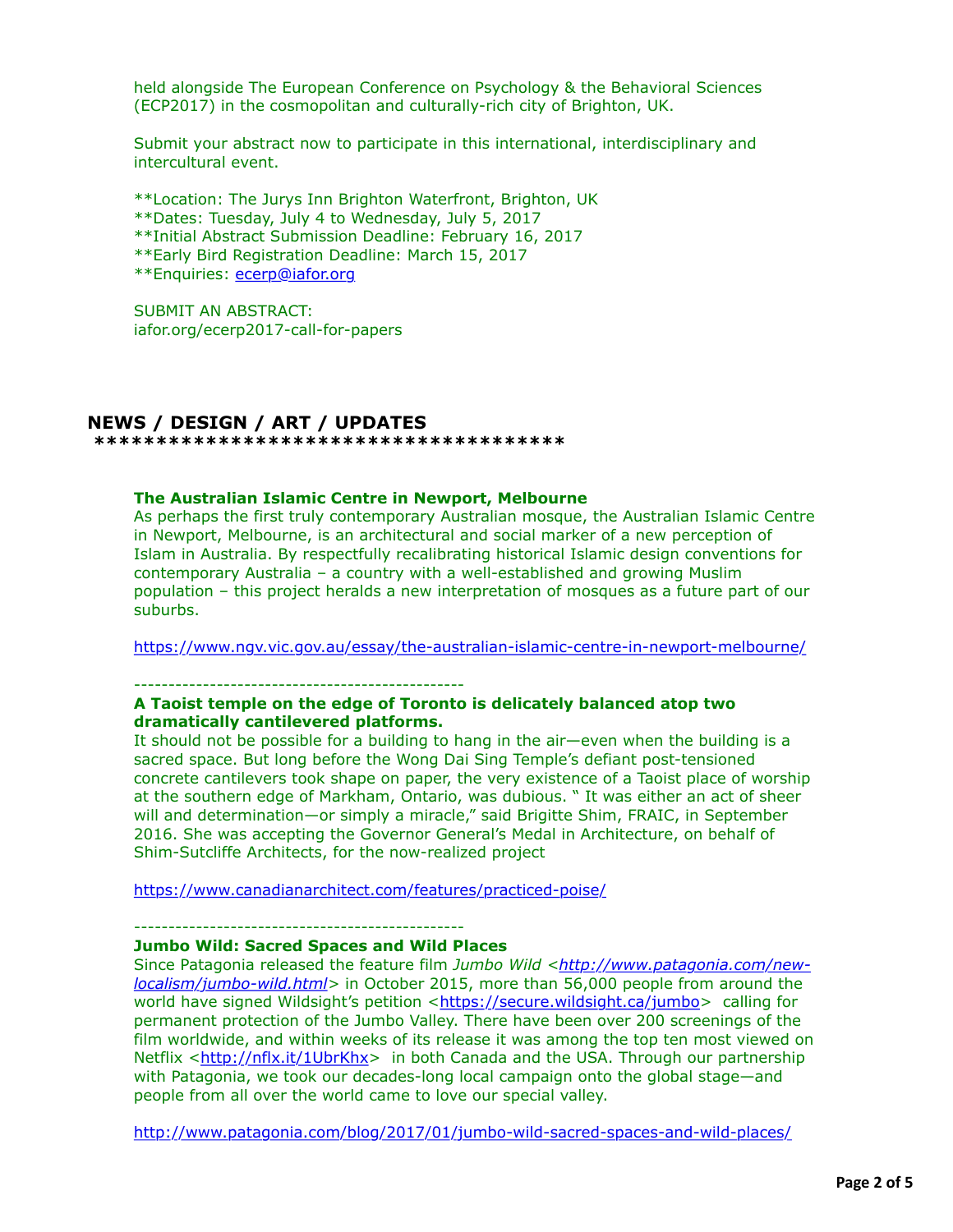# http://www.patagonia.com/blog/2017/01/jumbo-wild-sacred-spaces-and-wild-places/

# ------------------------------------------------

#### **Housing the dead: what happens when a city runs out of space?**

Issues of mortality and access to burial space are not typically dinner party conversations or at the top of government agendas. And, until recently, its priority as a future challenge in planning has been virtually non-existent.

[http://theconversation.com/housing-the-dead-what-happens-when-a-city-runs-out-of](http://theconversation.com/housing-the-dead-what-happens-when-a-city-runs-out-of-space-70121)space-70121

# ------------------------------------------------

**Exploring Boston's hidden sacred spaces**

Professor Wendy Cadge is shining a light on the chapels and prayer rooms tucked away in the corners of the city

<http://www.brandeis.edu/now/2017/january/cadge-hidden-sacred-spaces.html>

------------------------------------------------

### **Why the Vatican thinks priests should learn about art, beauty**

Ugly churches with bad acoustics don't do justice to the richness and beauty of the liturgy – and it's this connection between art and faith that's vital for priests to understand today, a Vatican official insists. A project to study the training of priests and other cultural workers in the Church in the aesthetics and history of art, especially as it contributes in the creation of religious art fitting for sacred spaces, has been launched by the Vatican's Pontifical Council for Culture.

[http://www.catholicnewsagency.com/news/why-the-vatican-thinks-priests-should-learn](http://www.catholicnewsagency.com/news/why-the-vatican-thinks-priests-should-learn-about-art-beauty-72534/)about-art-beauty-72534/

------------------------------------------------

#### **Sacred spaces**

To create a space that brings solace, peace and a felt spiritual experience, while also addressing function, can be no easy task for an architect. Whether it be in the form of a church, temple, chapel, mosque or synagogue, buildings that are built specifically for religious activities have been with us for centuries.

<http://architecturenow.co.nz/articles/sacred-spaces/>

#### ------------------------------------------------

# **Estonian Philharmonic Chamber Choir makes all things whole with Arvo Pärt**

Sacred Music in a Sacred Space is a concert series that does exactly what it says, producing concerts of sacred music in spaces for religious practice in New York City. Wednesday night, the series welcomed the Estonian Philharmonic Chamber Choir, led by artistic director and chief conductor Kaspars Putnins, and joined by organist K. Scott Warren as accompanist and soloist.

[http://newyorkclassicalreview.com/2017/02/estonian-philharmonic-chamber-choir](http://newyorkclassicalreview.com/2017/02/estonian-philharmonic-chamber-choir-makes-all-things-whole-with-arvo-part/)makes-all-things-whole-with-arvo-part/

------------------------------------------------

# **Designing the House of One, a Worship Space for Three Religions by Kuehn**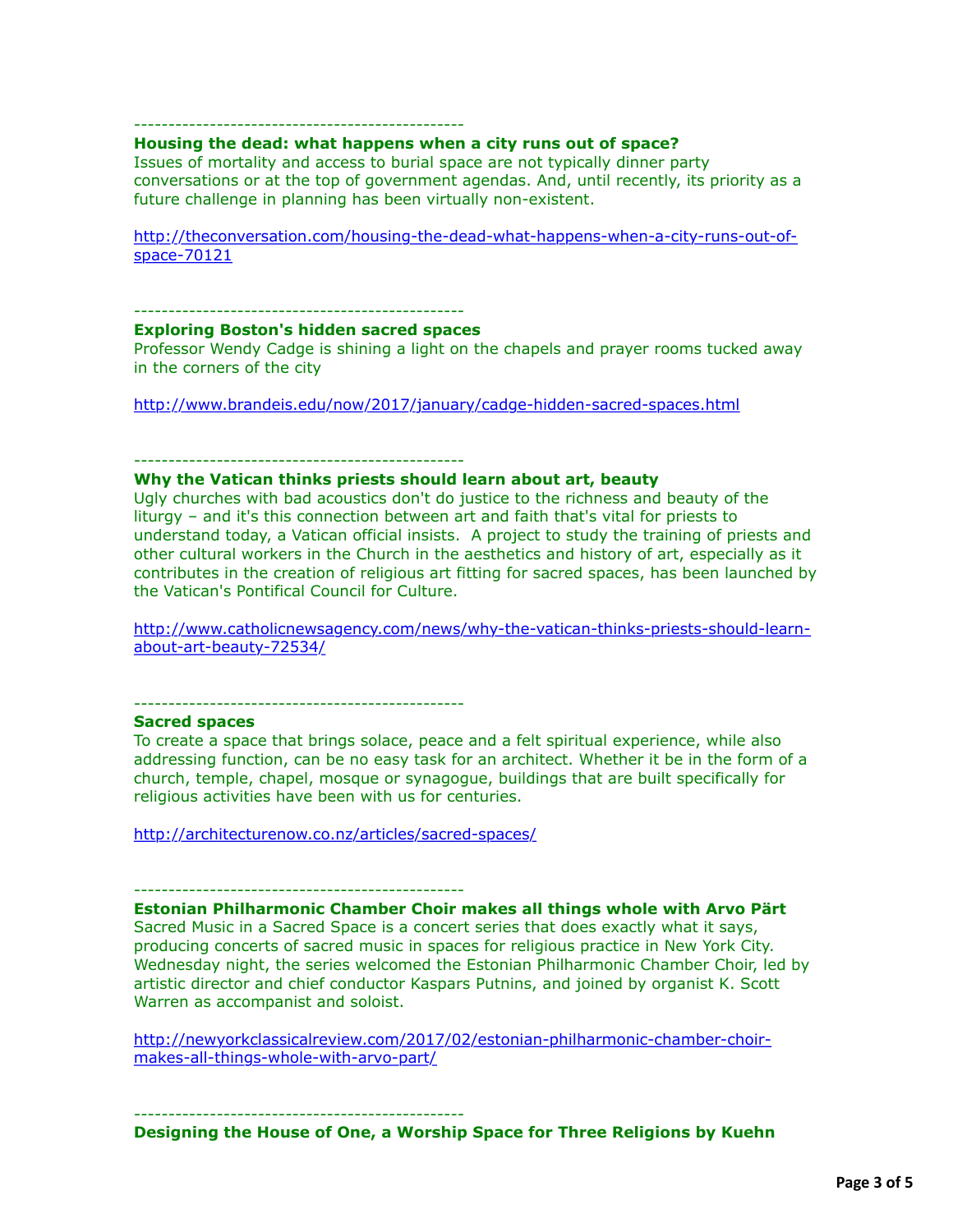#### **Malvezzi**

From the Mosque–Cathedral of Córdoba to the Hagia Sophia, there are many spaces that have, at one time or another, served different religions

<<http://archinect.com/features/tag/848446/december-faith>> . But, by and large, each religion has a monopoly on the space at a given time. Few religious spaces are truly shared between different faiths, even if they have competing claims to the site. But with the House of One, a worship space designed for the historic Petriplatz in Berlin, a single site will be shared by the Jewish, Christian and Muslim communities.

[http://archinect.com/features/article/149983433/designing-the-house-of-one-a-worship](http://archinect.com/features/article/149983433/designing-the-house-of-one-a-worship-space-for-three-religions-by-kuehn-malvezzi)space-for-three-religions-by-kuehn-malvezzi

------------------------------------------------

#### **Michael Rotondi Opens Up About the Faith Propelling His Life and Work**

"It's a practice rather than a religion, but the practice is essentially living by principles and then meditation," states Michael Rotondi. "It's Buddhism without beliefs, I guess would be a way to look at it."

[http://archinect.com/features/article/149982626/michael-rotondi-opens-up-about-the](http://archinect.com/features/article/149982626/michael-rotondi-opens-up-about-the-faith-propelling-his-life-and-work)faith-propelling-his-life-and-work

------------------------------------------------

## **Maryam Eskandari on Weaving Together Her Islamic Faith with Architecture Practice**

Recently, Archinect has been taking a look at the relationship between faith <<http://archinect.com/features/tag/848446/december-faith>> and architecture. In this interview, we speak to Maryam Eskandari, Principal of MIIM Designs <[http://archinect.com/miimdesigns>](http://archinect.com/miimdesigns) and Adviser in History of Art and Architecture at Harvard University <<http://archinect.com/harvard>> . A practicing Muslim, Eskandari views her practice as an extension of her faith—which means, basically, to make "good architecture" for the 99%.

[http://archinect.com/features/article/149983319/maryam-eskandari-on-weaving](http://archinect.com/features/article/149983319/maryam-eskandari-on-weaving-together-her-islamic-faith-with-architecture-practice)together-her-islamic-faith-with-architecture-practice

------------------------------------------------

### **Our Escape to Sacred Space**

Max Weber never visited the American Southwest, but few theories explain the mass tourism of the region better than his iron cage of disenchantment. The German sociologist saw the modern world as a lifeless system of technology and bureaucracy that gave up on its spiritual roots. Calculation and efficiency drove the spirits to the hills. "Not summer's bloom lies ahead of us," he wrote more than 100 years ago, "but rather a polar night of icy darkness." So it makes sense that amid this mechanization the environment has become the last frontier of enchantment — our playground and our church.

<http://www.frontporchrepublic.com/2016/12/our-escape-to-sacred-space/>

#### ------------------------------------------------ **Ambiance and The History of Architecture**

The editorial committee of the Ambiances journal ([http://ambiances.revues.org](http://ambiances.revues.org/)) is pleased to announce the publication of a thematic file on Ambiance and the History of Architecture: sensory experience and